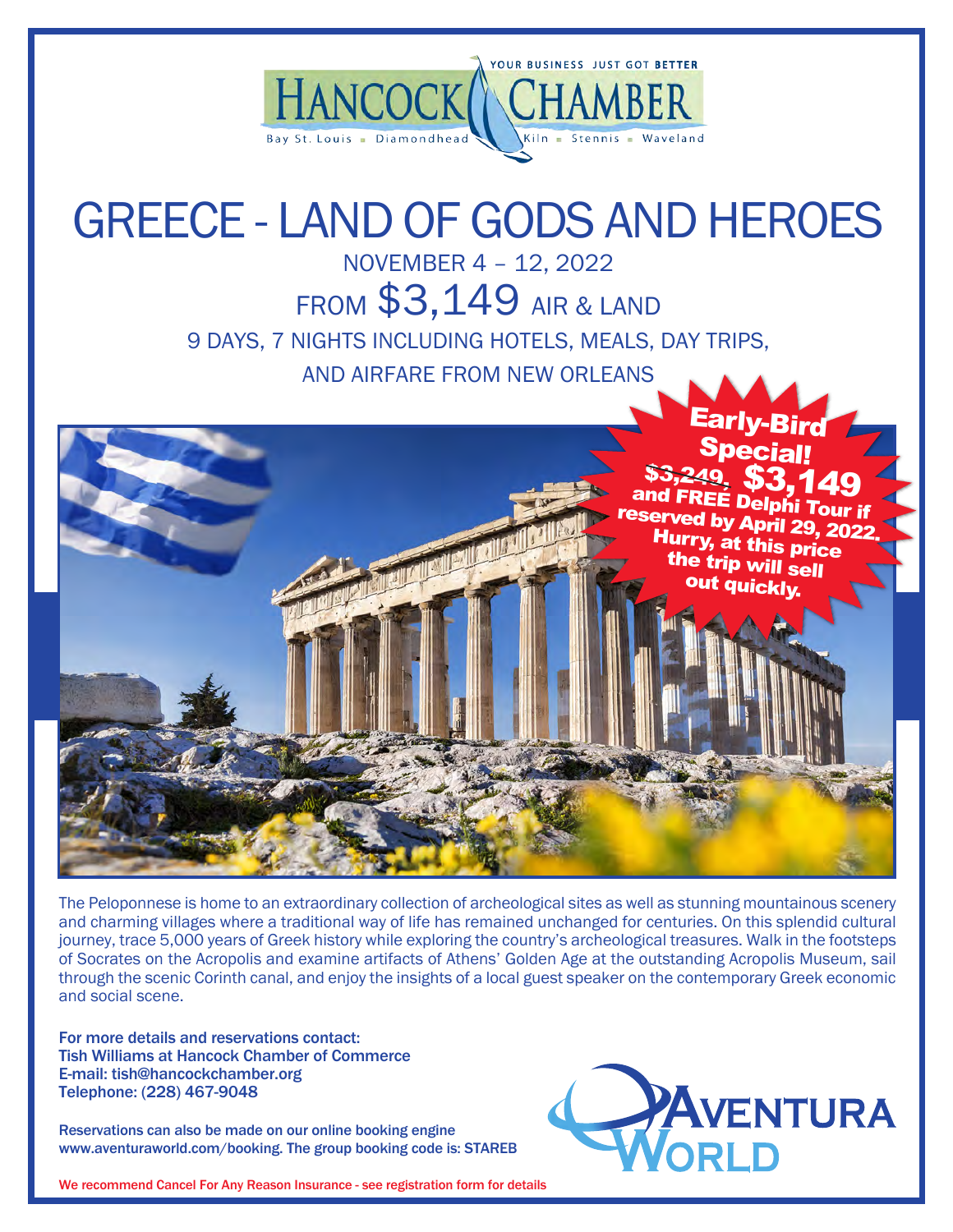# GREECE - LAND OF GODS AND HEROES



9 Days from  $$3,149$  air & land

# TOUR FEATURES

- •ROUND TRIP AIR TRANSPORTATION Air transportation from New Orleans
- •FIRST-CLASS ACCOMMODATIONS Hotel accommodations for 7 nights
- •SUPERB CUISINE 20 included meals consisting of 7 breakfasts, 6 lunches and 7 dinners. Wine included with lunch and dinner at the hotel
- •COCKTAILS Local alcoholic and non-alcoholic drinks served nightly in the bar
- SIGHTSEEING TOUR PROGRAM Sightseeing, including local guide and all entrance fees as follows: City tour of Athens including the Acropolis, Tour of the Acropolis Museum, Crossing Corinth Canal, Full day excursion to Ancient Sites & Mountainside Villages of the Peloponnese Peninsula including a visit to Mycenae, Epidaurus and Nafplion. Optional tours available
- •CULTURAL DISCOVERY SERIES Our program encompasses cultural connections, in-depth learning on the local economy and social systems, and interaction with locals such as a discussion presented by a local guest speaker, olive oil tasting at a local farm and sampling of the traditional Greek aperitif Ouzo
- •PROFESSIONAL TOUR DIRECTOR Assistance of a professional Tour Director for the entire length of the tour upon arrival in Athens
- •DELUXE MOTORCOACHES Touring by private deluxe airconditioned motorcoach
- •BAGGAGE HANDLING AND TRANSFERS Baggage handling for one piece of checked luggage outside of the airport

# OPTIONAL SANTORINI EXTENSION TOUR FEATURES

- •DOMESTIC AIR TRANSPORTATION Round trip flight from Santorini to Athens
- •FIRST-CLASS ACCOMMODATION Hotel accommodations for 2 nights
- •SUPERB CUISINE 2 included meals consisting of 2 buffet breakfasts
- •SIGHTSEEING TOUR PROGRAM Sightseeing, including local guide and all entrance fees as follows: Tour of Santorini including wine tasting
- **PROFESSIONAL TOUR DIRECTOR** Assistance of a professional Tour Director for the entire length of the tour
- •BAGGAGE HANDLING AND TRANSFERS Baggage handling for one piece of checked luggage outside of the airport

## DESTINATION HIGHLIGHTS

Extended stay in one location • Cultural connections and Greek interactions • Ouzo tasting • Discussions with local guest speaker • Local olive farm plantation visit • Beautiful countryside of Greece • Astounding archaeological sites • Bucolic villages • Ancient Athens – birthplace of Western civilization • World famous Acropolis & Parthenon • Acropolis Museum • Corinth Canal • Ancient theater of Epidaurus • Archaeological site of Mycenae • Arched Tombs of Kings & Gigantic Lion's Gate • Cyclopean Walls • Picturesque Venetian town of Nafplion • Oracle & Museum of Delphi • Archeological site of Olympia • Temples of Hera and Zeus • Santorini, island of extreme beauty • Stunning sunsets and much more...

Day 1 Depart USA Depart from the United States on an overnight flight to Athens, Greece. Meals and refreshments served on board.

Day 2 Arrive Athens, Greece - Kinetta Arrive Athens, the Cradle of Western Democracy, and proceed to baggage claim. After clearing customs, you will be met by your tour director and transferred to your Kinetta hotel, located between Athens and Corinth Canal, amidst green hills overlooking the crystal blue Aegean Sea. The remainder of the day is at leisure. Relax and take it easy before your welcome dinner tonight. (D)

Day 3 Kinetta - City Tour of Athens Begin your day with our Cultural Discovery Series and join our local guest speaker for a discussion on Greece and its relations with European Union. Following lunch at the hotel, depart for an afternoon tour of Athens. Our expert guides will take you to see the Panathenaic Stadium where the first Olympic Games of modern times were held in 1896. Continuing you will pass by the Temple of Olympian Zeus, the Hadrian's Arch, the Parliament and the memorial to the Unknown Soldier, the Academy, the University, the National Library, and the Constitution Square (Syntagma). On the Acropolis, visit the Architectural Masterpiece – Parthenon, built in the 5th century B.C. as a temple to the goddess Athena. There will be time to explore Athens on your own before returning to the hotel late in the afternoon. (B,L,D)

Day 4 Kinetta - Ancient Sites & Mountainside Villages of the Peloponnese Peninsula Following your breakfast, depart for a full day excursion to the heart of Peloponnese Peninsula and enjoy a ride through a beautiful mountainous Arcadia. Morning will be dedicated to exploring the great Mycenaean culture that flourished in this area between 1600-1300 B.C. Visit the impressive archeological site and its majestic Lion's gate, the Cyclopean Walls, and the Royal Tombs. Following lunch at a local restaurant, drive to Epidaurus to see a majestic amphitheater with its white limestone tiers rising over 65 feet above the ground. Built in 4th century B.C., the Amphitheatre seated, and still seats,

![](_page_1_Picture_25.jpeg)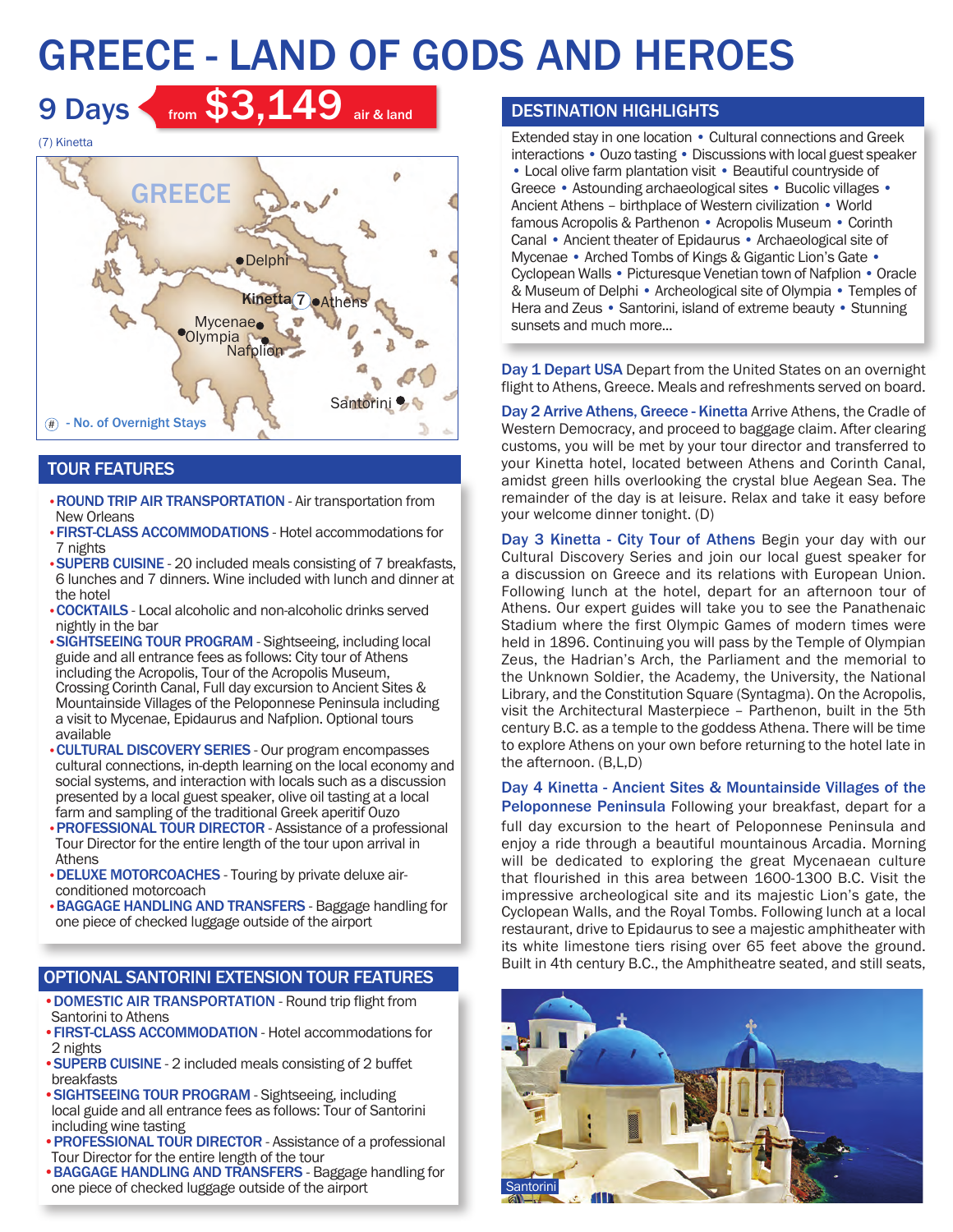some 14,000 spectators. Continue to Nafplion, a charming port town with stepped streets overhung with balconies dripping with bougainvillea, handsome neoclassical buildings, enticing shops, restaurants, and cafes. Explore this lovely seaside town on your own, and as part of our Cultural Discovery Series - enjoy an olive oil tasting at a local farm, before returning to your hotel late in the afternoon. (B,L,D)

Day 5 Kinetta - Crossing Corinth Canal Begin your day with our Cultural Discovery Series and join our local guest speaker for a discussion on Family Values and Social Culture of Greece. After lunch, drive the scenic coastal road to Corinth, and marvel the Corinth Canal, one of the 19th Century world's engineering masterpieces with history that starts as early as 602 B.C. Board the ship and enjoy the crossing through the Canal. Conclude your day with a visit to a local tavern for sampling of a traditional Greek aperitif, Ouzo, served with local delicacies - Cultural Discovery Series. (B,L,D)

Day 6 Kinetta Enjoy a day at leisure and relax at the hotel, or take an optional tour to Delphi, Greece's most breathtaking ancient site. Famous in antiquity as the home of the oracle of Apollo, it is here where the Oracle representing the revered god Apollo presided over the ancient world. Perched on a mountain slope overlooking olive trees and the sea, Delphi continues to radiate as you marvel at the impressiveness of the site even in ruins. Visit the Delphi Museum, which houses valuable pieces of art including the bronze Charioteer, one of antiquity's greatest statues. Following lunch at a local restaurant, there will be free time to explore. Return to the hotel late in the afternoon. (B,L,D)

Day 7 Kinetta Enjoy a day at leisure and relax at the hotel, or take an optional tour to Olympia. A full day excursion will take you to the majestic site of Olympia, where the first Olympic Games took place 2800 year ago. Today, a UNESCO World Heritage site, Olympia is also home to the ancient Sanctuary of Zeus a vast expanse of well-preserved altars, temples, theaters, and marble statues. Highlights of the site include the Temples of Hera and Zeus, the Council House and the Treasuries, while the Archaeological Museum houses exquisite sculptures such as the statues of Praxiteles and Hermes. (B,L,D)

Day 8 Kinetta - Acropolis Museum Tour This morning you tour the Acropolis Museum, an award-winning collection of artifacts from excavations of the Acropolis, housed in a modern building specially designed for the purpose. After lunch in the city you will have free time to shop, explore independently, or pull up a chair and relax, watching the many moods of the Acropolis as the light changes and the clouds cast their ever-changing shadows. Tonight, enjoy a farewell dinner to Greece. (B,L,D)

Day 9 Athens to USA or extend your stay with an optional Santorini extension After breakfast, transfer to Athens airport for your return flight home. (B)

#### OPTIONAL SANTORINI EXTENSION

Day 9 Athens - Santorini Enjoy your breakfast and transfer to the airport of Athens for a flight to the volcanic Island of Santorini. Upon arrival on Santorini, transfer to your hotel for check-in. Remainder of your afternoon is at leisure to admire the spectacular caldera with white washed houses perched on the edge, created by the eruption of the islands' volcano in ancient times. (B)

Day 10 Santorini - Island Tour with wine tasting Begin your tour after breakfast by visiting the Monastery of Profitis Ilias which is at the highest point on Santorini and spans to 1,856 feet at the summit. From here you can see the surrounding islands and, on a clear day, the mountains of Crete, more than 100 km (66 mi) away. Continue to Pyrgos, which can be found at the highest

![](_page_2_Picture_9.jpeg)

point of Santorini, with panoramic views of the whole island all the way to the village of Oia. This hillside village was declared a protected settlement in 1995. Afterwards you will visit the Koutsoyannopoulos wine museum. Being the only one of its kind in Greece, the museum occupies a natural cave. It is eight meters below ground, 300 meters long and has a labyrinth-like shape and presents the history of wine and the life of vine-growers in Santorini since the 1600s. You will have the opportunity to see representations of the history of wine and to taste four of the best wines that winery produces today, in a specially designed winetasting area. Then you will visit Oia, a traditional settlement in the north of Santorini. The beauty of Oia is unsurpassed. In fact, it is almost impossible to describe in words. Small white house's tier the hillside, interspersed by splashes of rich okra, deep fuchsia, cobalt blue, oyster pink and earthy red. Oia is one of the most photographed places in Greece. It has inspired artists, poets and every visitor who visits Santorini. Oia is best known for breathtaking sunsets; if truth be told, sunrise in Oia is also magical. That afternoon there will be leisure time to relax or shop until you drop. (B)

Day 11 Santorini to USA After breakfast transfer to Santorini airport for your flight to Athens, connecting to your return flight home. (B)

Due to airline scheduling, an additional night may be required returning to the USA a day later.

(B) – Breakfast, (L) – Lunch, (D) – Dinner

### TOUR ACTIVITY LEVEL EASY  $1\ 2\overline{3}$  4 5 ACTIVE

### TOUR PRICE

Tour price is \$3,149 per person, double occupancy.

For single occupancy, add \$699 (limited availability).

Fuel surcharges of \$536 per person are included in the price. Taxes and other fees are currently \$150 per person and are additional. Fuel surcharges and taxes are valid at the time of printing but are subject to change.

The price of \$3,149 including free Delphi Tour (\$169) is an early bird special if the program is reserved with a deposit by April 29, 2022. The price increases by \$100 per person (\$3,249) after this date plus the cost of the Delphi Tour.

Please note: Though rare, it may be necessary to substitute hotels and adjust itineraries/tours at guide's discretion due to local conditions.

#### OPTIONAL SANTORINI EXTENSION:

Santorini Extension: \$799 Double Occupancy or \$1,098 Single